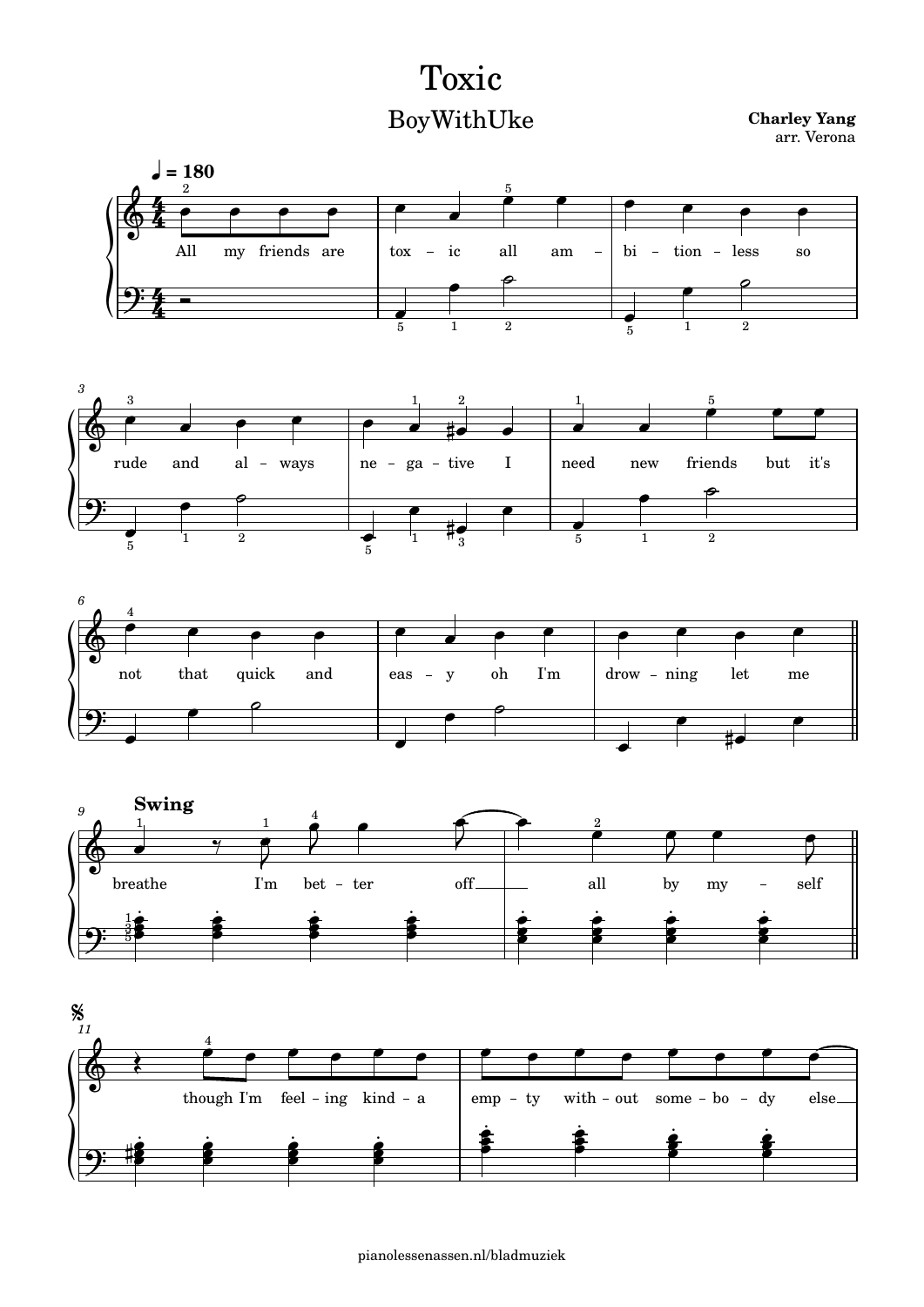







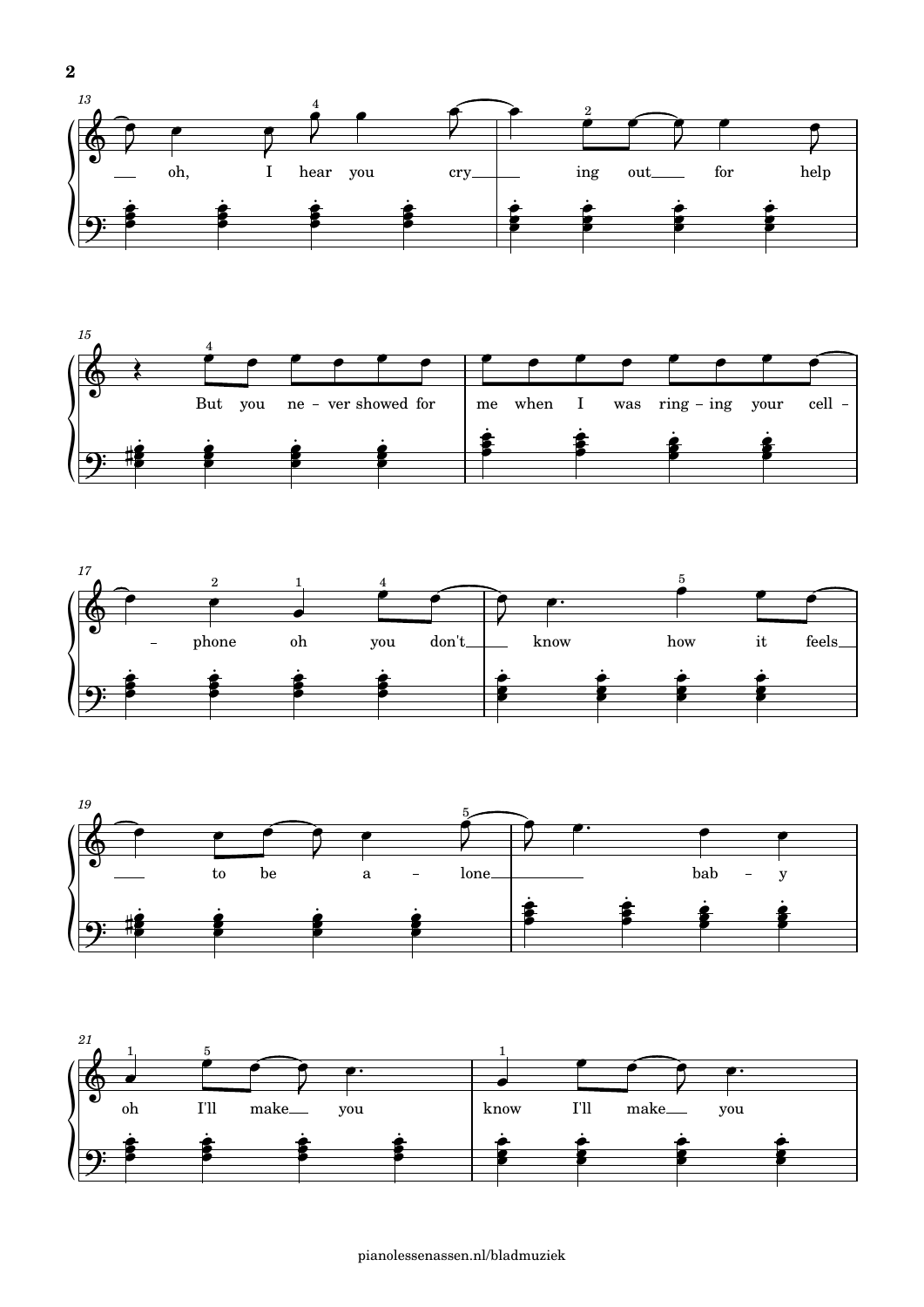







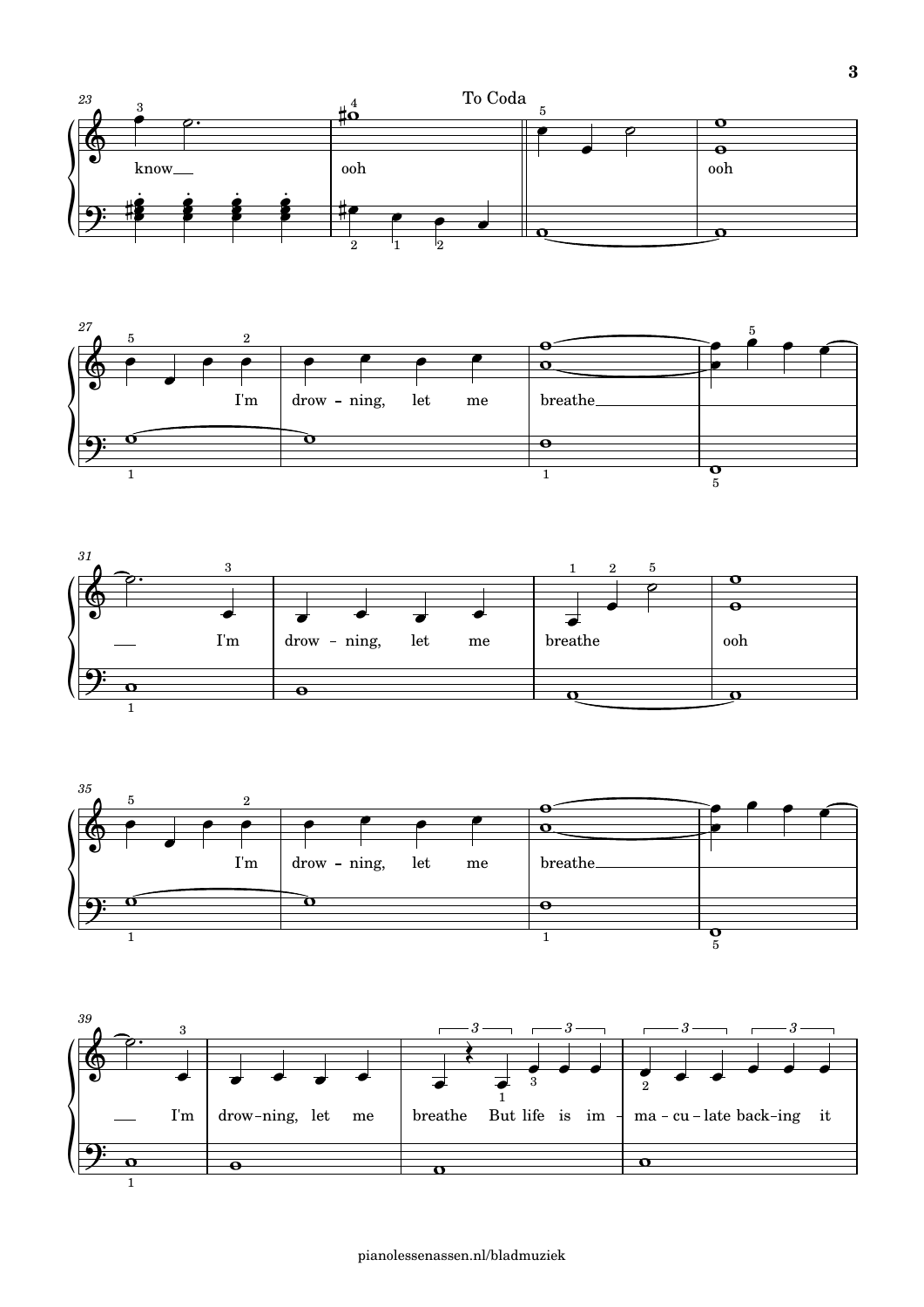![](_page_3_Figure_0.jpeg)

![](_page_3_Figure_1.jpeg)

![](_page_3_Figure_2.jpeg)

![](_page_3_Figure_3.jpeg)

![](_page_3_Figure_4.jpeg)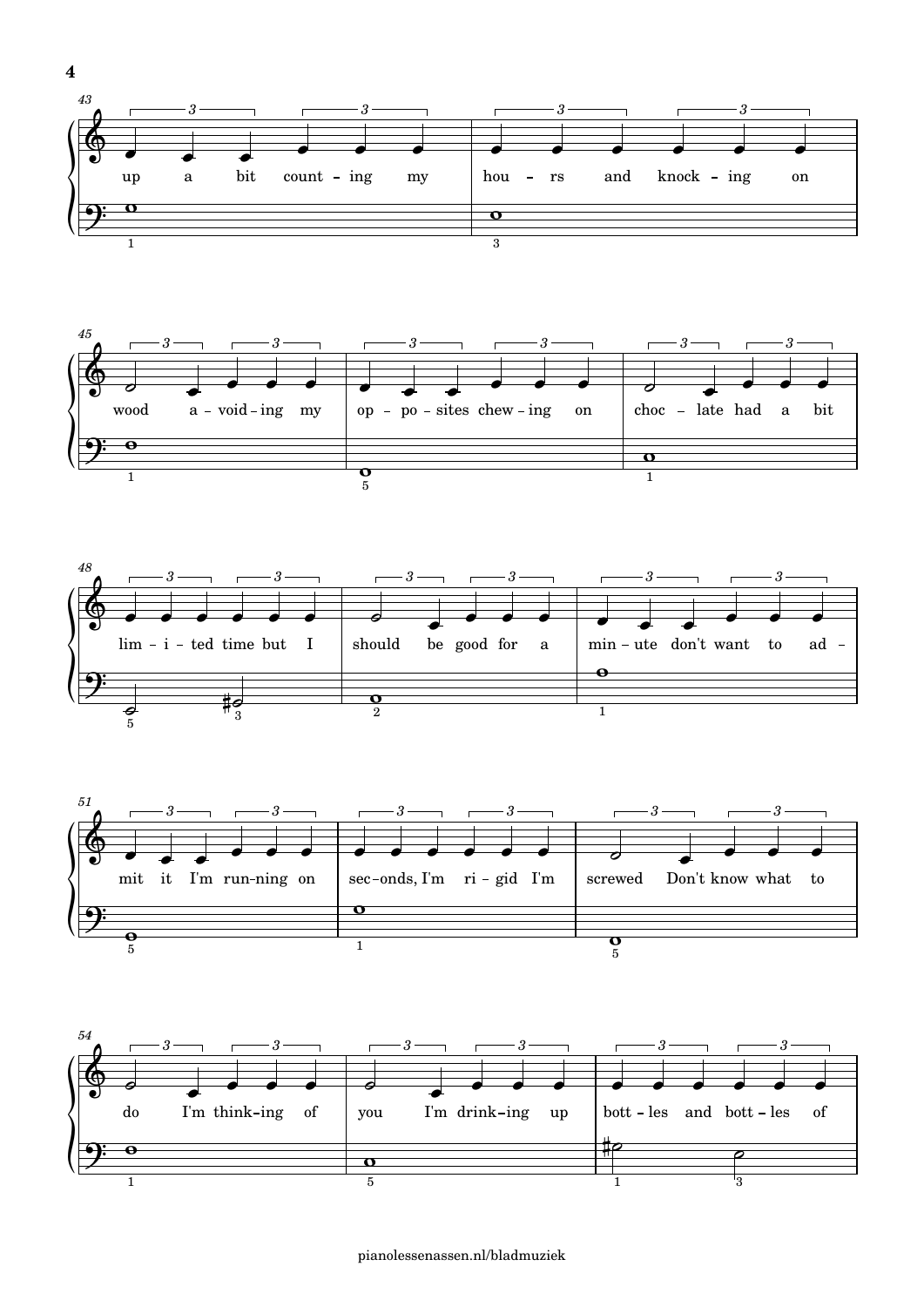![](_page_4_Figure_0.jpeg)

![](_page_4_Figure_1.jpeg)

![](_page_4_Figure_2.jpeg)

![](_page_4_Figure_3.jpeg)

![](_page_4_Figure_4.jpeg)

**5**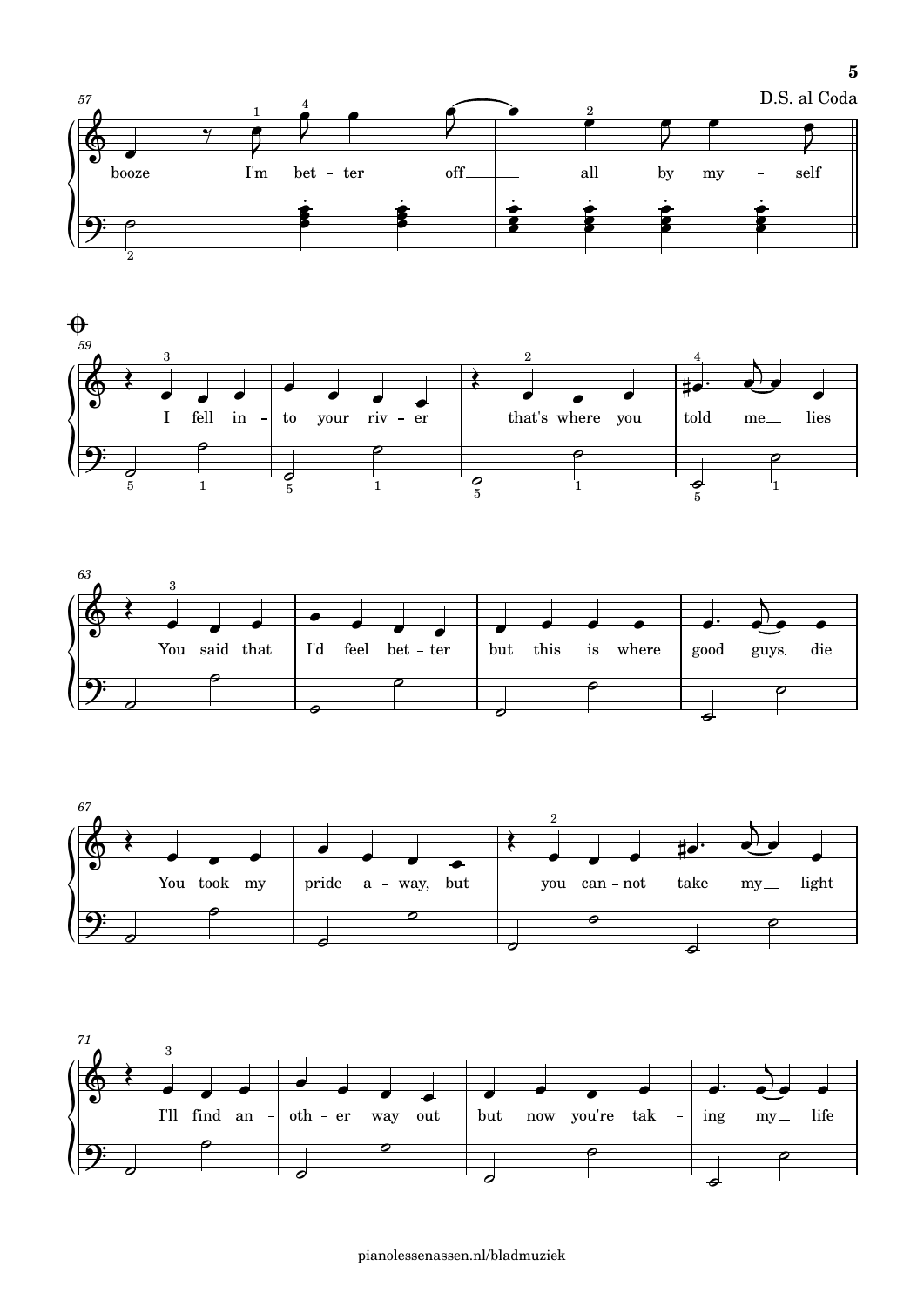![](_page_5_Figure_0.jpeg)

![](_page_5_Figure_1.jpeg)

![](_page_5_Figure_2.jpeg)

![](_page_5_Figure_3.jpeg)

![](_page_5_Figure_4.jpeg)

## **6**